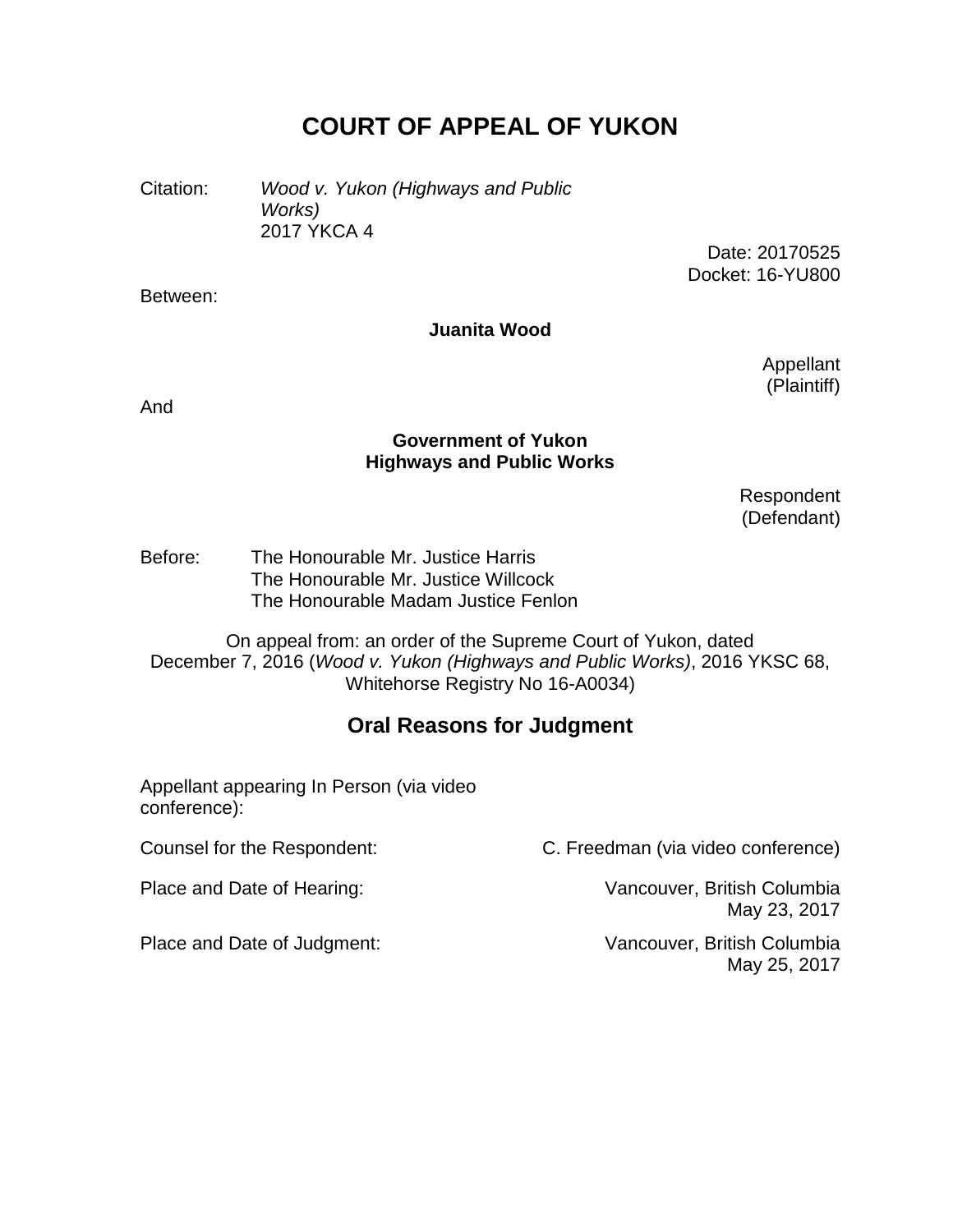#### *Summary:*

*The Government of Yukon applies to quash Ms. Wood's appeal of an order dismissing her application to amend her pleadings and an order striking her notice of claim, on the basis that the appeal is so devoid of merit or substance it would be an abuse of process to allow it to proceed. Ms. Wood also applies to file an amended factum. Held: the application to quash the appeal is granted and the application to file an amended factum is dismissed. Ms. Wood's appeal is bound to fail. The judge did not err in dismissing her application to amend her pleadings and there is no evidence to support a claim for reasonable apprehension of bias. Neither did the judge err in striking her notice of claim; her claim was bound to fail.* 

## **FENLON J.A.**:

# **INTRODUCTION**

[1] The respondent Government of Yukon applies to quash Juanita Wood's appeal from orders refusing amendments and striking out her statement of claim. Ms. Wood applies for leave to file an amended factum.

# **BACKGROUND**

[2] The dispute underlying the appeal arises out of Ms. Wood's employment with the Department of Highways and Public Works at the Ogilvie camp in the Yukon. She was hired as a heavy equipment operator in February 2014 and dismissed in February 2015. Ms. Wood was on probation for the first six months of her employment. That probation was extended for a further six months. Just before it ended, she received a letter of termination. The letter set out a number of reasons for her dismissal:

- she had been given a letter of expectation, dated June 12, 2014**,**  about the importance of following the chain of command;
- she had been given a second letter of expectation following her admission of speeding while driving a government vehicle on June 16, 2014;
- she had been given a third letter of expectation for leaving the worksite without approval on July 16, 2014;
- her probation had been extended for another six months, as of August 13, 2014**,** in order to provide her with an opportunity to demonstrate her suitability for continued employment;
- she challenged managerial decisions in an unhelpful and confrontational manner on "several occasions", including as examples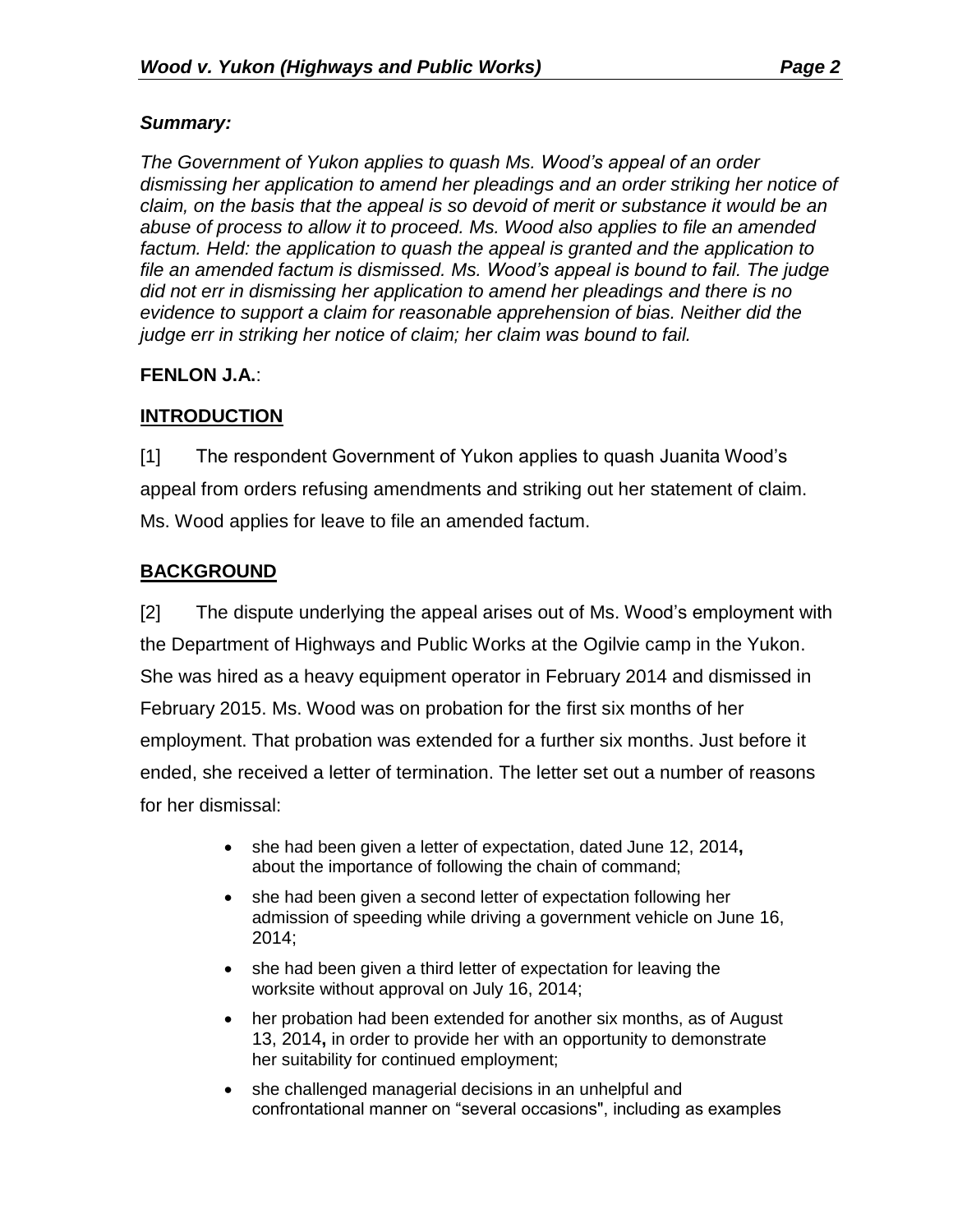five emails written by Ms. Wood and a report from a HPW Safety Trainer; and

 she had a "confrontational attitude towards branch personnel and a lack of respect towards [her] supervisors and management".

[3] Ms. Wood is of the view that she was dismissed in part because she raised safety concerns in the fall of 2014 about her manager's failure to report a serious incident involving damage to a caterpillar as required by s. 30(2) of the *Occupational Health and Safety Act*, R.S.Y. 2002, c. 159 (*OHSA*). She had also complained the employer had attempted to destroy minutes from a December 4, 2014 monthly safety meeting in contravention of s. 12(1) of the *OHSA* and failed to deal with complaints raised in the safety meeting.

[4] Ms. Wood started a number of proceedings following her dismissal. First, on February 18, 2015, she appealed her dismissal to the Deputy Minister of Highways and Publics Works as provided for in the collective agreement. That hearing involved representations from both the employer and Ms. Wood. On March 5, 2015, the Deputy Minister upheld Ms. Wood's dismissal. He said in part:

The concerns brought forward by the employer [centered] around Ms. Wood's conduct and behaviour, not about her ability to perform the technical aspects of the job.

Ms. Wood's presentation substantiated the employer's assertion that she conducted herself in a confrontational, argumentative and [insubordinate] manner on many occasions. Her presentation and accompanying material contained many allegations of conspiracy, biased opinions, conduct by others in conflict with Yukon Government policies, discrimination and criminal activity.

[5] That same day Ms. Wood commenced proceedings before the Yukon Workers Compensation and Health and Safety Board (the "Safety Board"), alleging the Government had retaliated against her for raising safety concerns contrary to s. 18 of the *OHSA.* That section establishes a summary conviction offence prohibiting an employer from retaliating against an employee for raising health and safety concerns. Section 18 of the *OHSA* reads as follows:

- 18(1) No employer or trade union or person acting on behalf of an employer or trade union shall
	- (a) dismiss or threaten to dismiss a worker;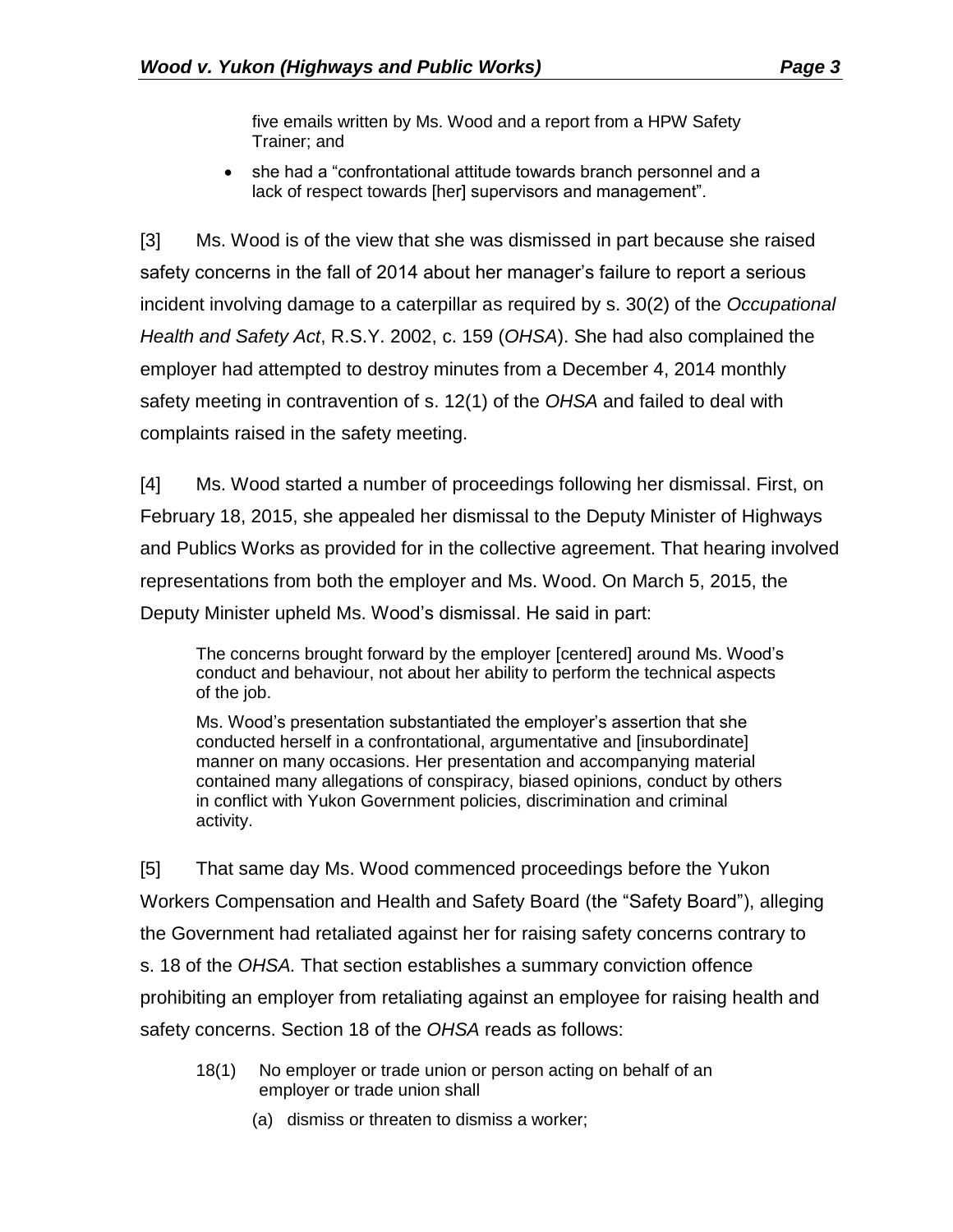- (b) discipline or suspend or threaten to discipline or suspend a worker;
- (c) impose any penalty on a worker;
- (d) intimidate or coerce or attempt to intimidate or coerce a worker or a member of the worker's family; or
- (e) take any discriminatory action against an employee

because the worker has acted in compliance with this Act or the regulations or an order made thereunder or has in good faith sought enforcement of this Act or the regulations.

- (2) If an employer or trade union or person acting on behalf of an employer or trade union is convicted of a contravention of subsection (1), the convicting court may order
	- (a) the employer or trade union or a person acting on behalf of an employer or trade union to cease the conduct that is in contravention, if that conduct is continuing, and to reinstate the worker to their former employment under the same terms and conditions under which they were formerly employed;
	- (b) the employer to pay to the worker any wages the worker was deprived of by the contravention; and
	- (c) the employer or the trade union, as the case may be, to remove any reprimand or other reference to the matter in the employer's or trade union's records on the worker's conduct.

[6] In November 2015, the Safety Board officer investigating the complaint determined that a prosecution of the Government was not warranted. Ms. Wood appealed that finding to a Safety Board appeal panel. On February 1, 2016, the appeal panel upheld the decision not to prosecute. Ms. Wood appealed the appeal panel's decision to the full Safety Board but withdrew that appeal on May 27, 2016.

[7] Ms. Wood began a third proceeding on April 5, 2016, filing a complaint with the Yukon Human Rights Commission alleging that the Government of Yukon had discriminated against her on the basis of her sex in connection with her employment. The investigation into that complaint was terminated in October 2016. Ms. Wood appealed that decision to the Yukon Human Rights Commission and that appeal was dismissed on March 1, 2017.

[8] On the same day that she withdrew her *OHSA* appeal, Ms. Wood commenced proceedings in the Yukon Supreme Court. The orders appealed from were made in that proceeding. Ms. Wood applied to amend her statement of claim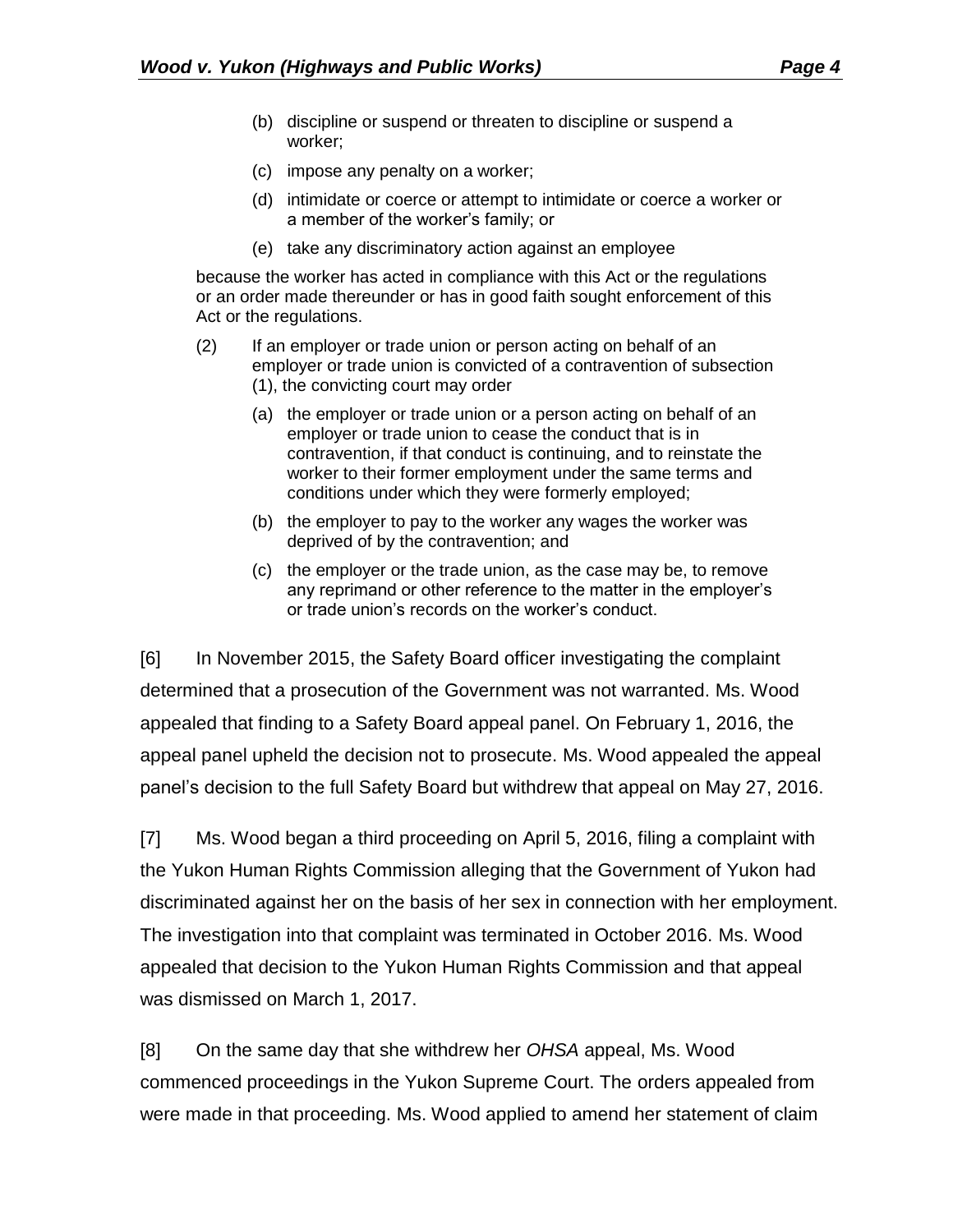by adding several parties and causes of action; the Government opposed those amendments and cross-applied to strike the existing statement of claim, largely on the basis it was based on breach of s. 18 of the *OHSA,* which does not provide for a civil remedy. The chambers judge denied the amendments and struck out Ms. Wood's statement of claim.

#### **THE APPEAL**

[9] Ms. Wood filed a notice of appeal of both the order dismissing her application to amend and the order striking her notice of claim. However, in her factum filed April 4, 2017, she conceded that the subject matter and remedies in the proposed amendments were not sufficiently connected to warrant adding the proposed defendants and causes of action to the existing claim. Despite abandoning this ground of appeal, she sought to overturn some of the trial judge's findings of fact as well as his finding that the claims she wished to raise were vexatious and an abuse of process. Ms. Wood views those findings as "unnecessary" and likely to make any further pursuit of her claims more difficult. When informed at the hearing of these applications that this Court can hear appeals only from orders, not reasons for judgment (*Law v. Cheng*, 2016 BCCA 120 at paras. 19 and 20), Ms. Wood withdrew her concession. She also appeals on the basis that the chambers judge was biased.

## **APPLICATION TO QUASH**

[10] Rather than proceed to the hearing of the appeal, the Government of Yukon applies to quash Ms. Wood's appeals. This court has the inherent jurisdiction to quash an appeal where it is so devoid of merit or substance that it would be an abuse of the procedure of the court to allow it to proceed through the normal appeal process: *Ausiku v. Yukon Human Rights Commission*, 2012 YKCA 5 at para.18. The power of the court to quash an appeal on the basis that it is manifestly devoid of merit will seldom be exercised as it is difficult in most cases to reach that conclusion without first hearing the entire appeal: *Schmidt v. Toronto-Dominion Bank* (1995), 24 O.R. (3d) 1 (C.A.). I will consider this test in relation to each ground of appeal.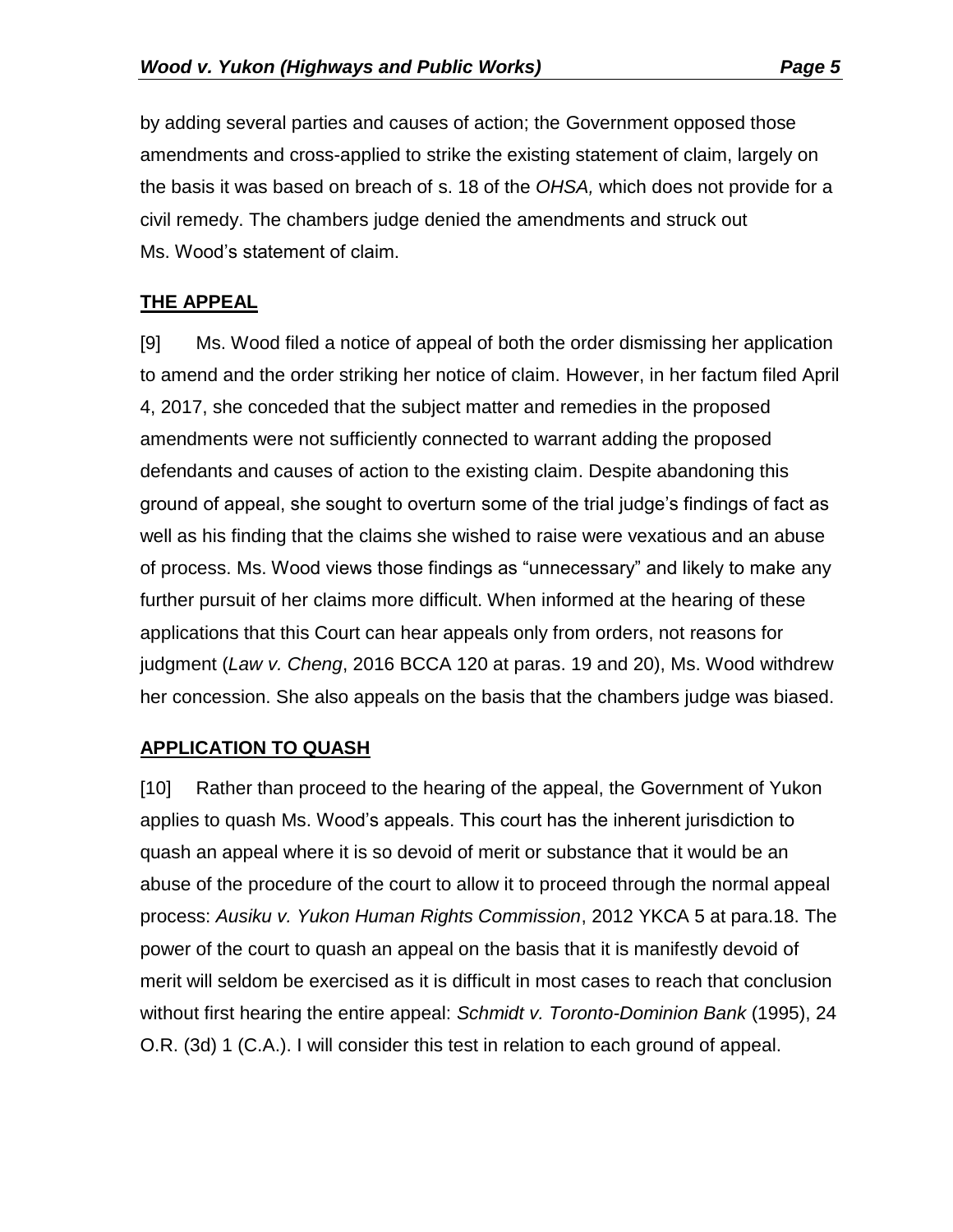#### **1. The appeal from the order dismissing Ms. Wood's application to amend her statement of claim by adding parties and causes of action**

[11] I turn first to Ms. Wood's appeal from the order denying her application to amend her statement of claim and add parties. As I have noted, Ms. Wood's primary concern is the findings of fact the chambers judge made in arriving at his decision, which she initially conceded was the correct result.

[12] The additional parties Ms. Wood sought to add were all government employees who could not be held personally responsible for Ms. Wood's dismissal, in any event. Nor would they be able to give effect to the relief of reinstatement and compensation that Ms. Wood sought.

[13] The additional causes of action Ms. Wood wished to include in her claim were thoroughly considered by the judge. He concluded they were nothing more than a veiled attempt to re-litigate her failed appeal under the collective agreement and, in some cases, did not disclose a cause of action. In my view, this ground of appeal is bound to fail.

#### **2. Appeal on the basis that there is a reasonable apprehension of bias**

[14] As for the ground of appeal relating to a reasonable apprehension of bias on the part of the chambers judge, nothing in the record could reasonably be taken to support that contention. Although it is not necessary for a party complaining of bias to show that the bias led the judge to reach the wrong result, there must be some basis for the allegation beyond mere conjecture.

[15] Ms. Wood relies on the following facts to support her allegation of bias. First, she says the trial judge had decided against her in an unrelated case in 2013; however, the judge asked the parties at the outset whether that was a matter of concern and Ms. Wood did not object to the judge hearing the matter.

[16] Second, much of her complaint is based on the thorough, detailed, and ultimately unfavourable reasons given for denying each new cause of action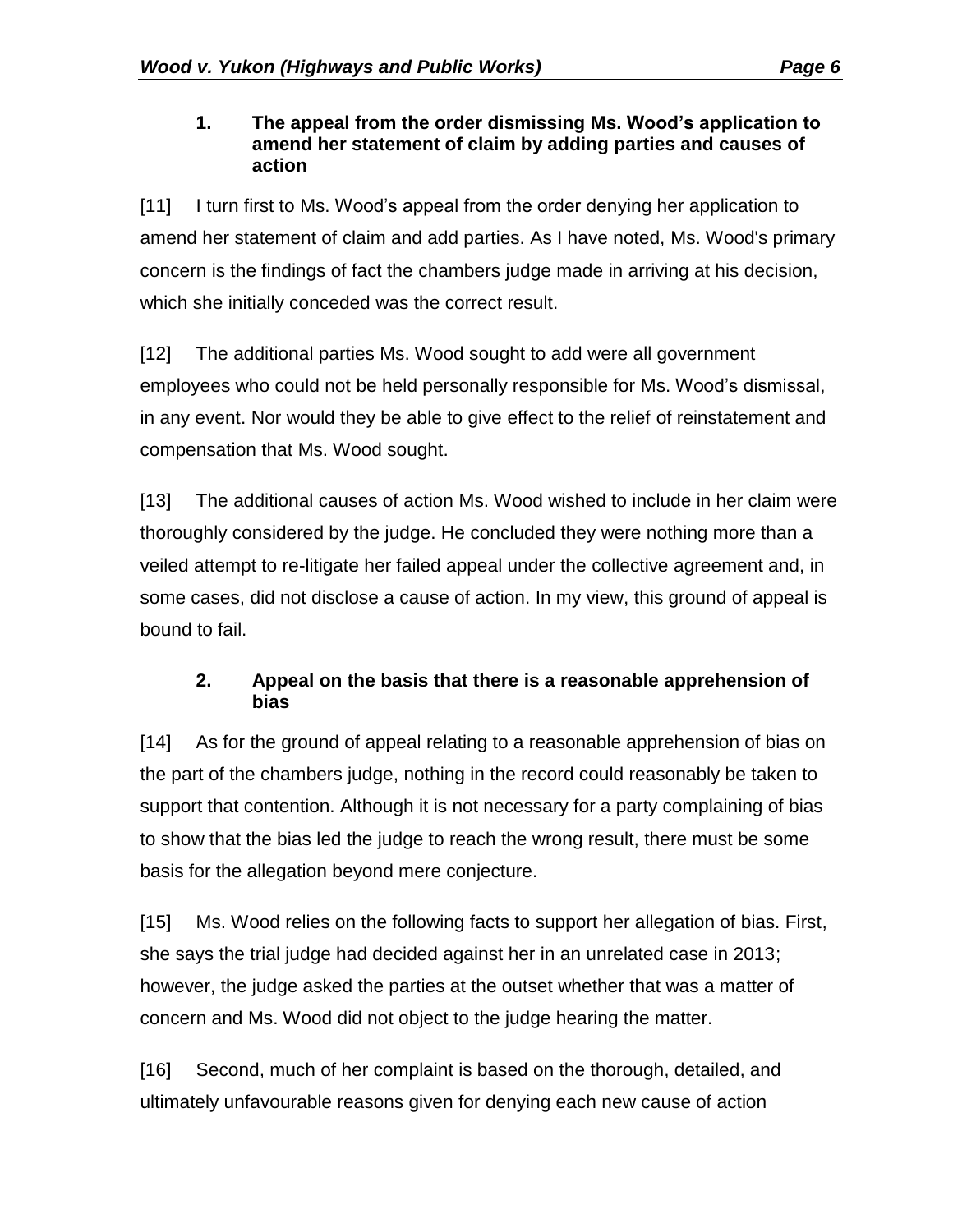Ms. Wood wanted to add to her pleading—reasons Ms. Wood describes as "far exceeding the test to determine if a triable issue existed between the parties".

[17] Third, Ms. Wood relies on the judge's refusal to give her an adjournment midapplication so that she could find a lawyer to advise her on whether s. 18 of the *OHSA* could provide a basis for a civil claim—a refusal based on the long-standing nature of that issue and her own evidence that she had tried for a very long time but could not find a lawyer willing to help, a situation there was no reason to believe would be different at that juncture.

[18] Fourth, Ms. Wood says the judge's suggestion of an alternative reason for the lack of documents supporting the Director's assertion that he had conducted an investigation is evidence of bias because it amounts to defending a proposed new defendant. Finally, she points to findings of law—such as the contractual (not fiduciary) character of the employer/employee relationship posing a bar to her proposed claim in breach of fiduciary duty—as evidence the judge "prejudged the claim". In my view, none of these allegations could reasonably support a claim for apprehension of bias.

#### **3. Appeal from order striking her statement of claim**

[19] Ms. Wood acknowledges that the claim she wishes this Court to reinstate is based on s. 18 of the *OHSA.* She pleads that her employer contravened s. 18 and she seeks remedies under that section relating to reinstatement and other damages. It is apparent that the *OHSA* speaks of a contravention, conviction and prosecution and establishes an offence to be prosecuted by the Crown against employers who breach the *Act*. It does not create a civil cause of action that can be pursued by an employee directly, although the penalty that can be imposed following conviction may include remedial orders, such as reinstatement, which affect the employee.

[20] That is not to say that conduct which contravenes s. 18 of the *OHSA* could not also be the basis for a separate civil complaint; but the *Public Service Act,*  R.S.Y. 2002, c. 183, and the collective agreement together require any challenge to Ms. Wood's dismissal to be made using the process provided for in the collective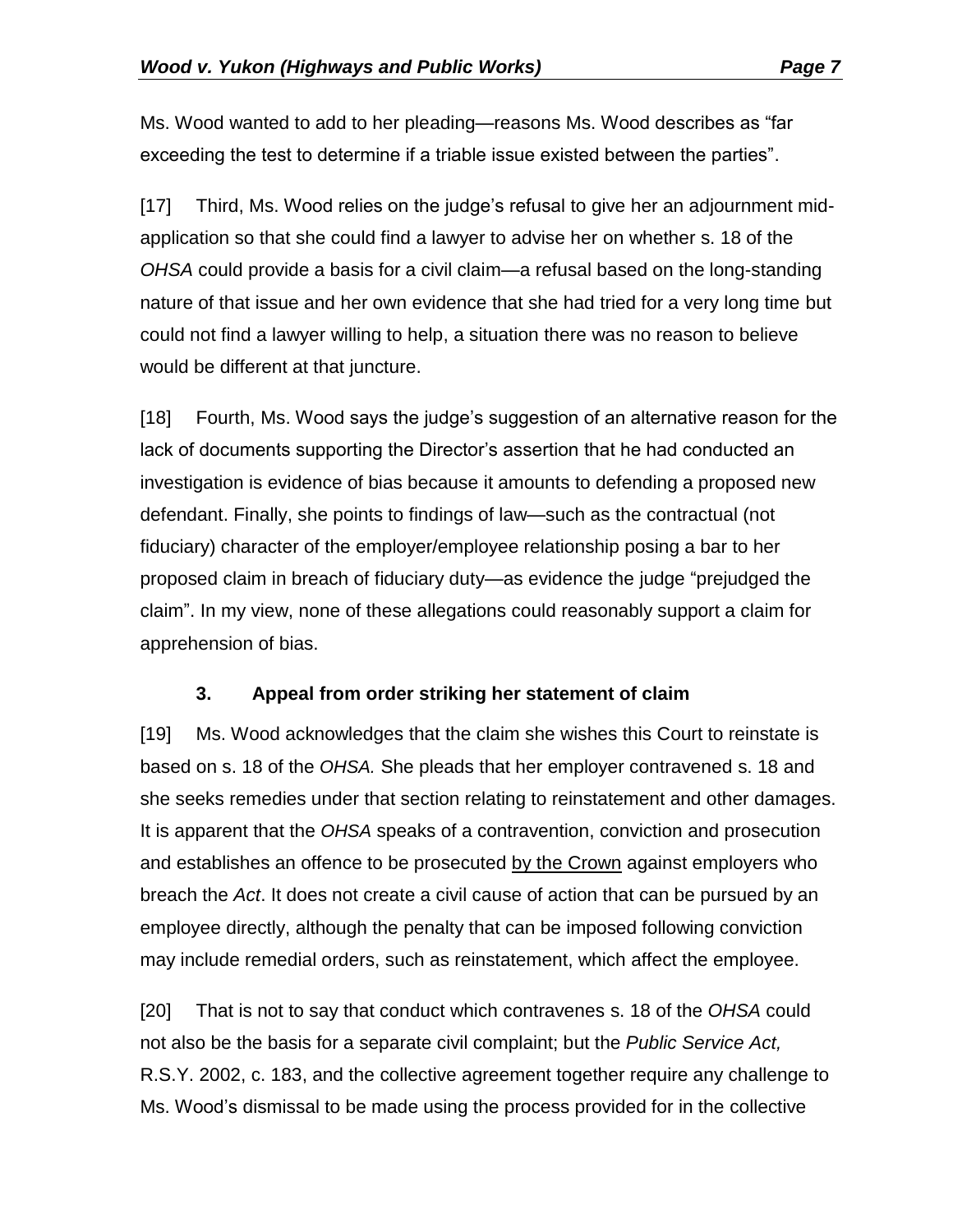agreement. Ms. Wood acknowledged in the court below that she has exhausted her rights of appeal under the collective agreement**.** As the chambers judge found, Ms. Wood could not simply ignore that result and start an action in the trial court alleging wrongful dismissal.

[21] Ms. Wood argues nonetheless that her claim should not have been struck because her dismissal was also related to rights arising outside of the collective agreement and s. 18 of the *OHSA*. She relies on the Conflict of Interest Mitigation Strategy (referred to as "the Strategy") the Government of Yukon put in place to address the potential conflict of interest arising out of the fact that the Ogilvie Camp foreman, Peter Nagano, is the brother of the Northern Area Superintendent of Highways and Public Works, Richard Nagano. The Strategy required the director of the Transportation Maintenance Branch, Clint Ireland, to "monitor the situation". Ms. Wood is of the view that Mr. Ireland failed in his responsibility to oversee the potential for conflicts, which permitted the two Nagano brothers to engage in a "witch hunt" and set her up for dismissal, in part by not addressing legitimate complaints she raised about safety and other issues and then portraying her as confrontational when she persisted in pursuing these matters.

[22] In my view, this argument cannot succeed because, even if the failure of the Government of Yukon to comply with the "Strategy" was part of the background leading to a wrongful dismissal, it is the dismissal itself which is challenged and that challenge must be taken in accordance with the collective agreement. Put another way, contravention of the Strategy is evidence of the wrongdoing Ms. Wood alleges led to her dismissal, but that does not take the complaint process outside of the collective agreement so as to permit her to start a lawsuit for wrongful dismissal.

[23] In my view, Ms. Wood's action in the Yukon Supreme Court was misconceived, and her appeal from the order striking that claim is bound to fail. Indeed, Ms. Wood now implicitly recognizes that she followed the wrong procedure—on April 27, 2017 she filed a petition seeking judicial review of the Government's decision to dismiss her while on probation. Ms. Wood is selfrepresented. She says she has been floundering trying to find the correct process to